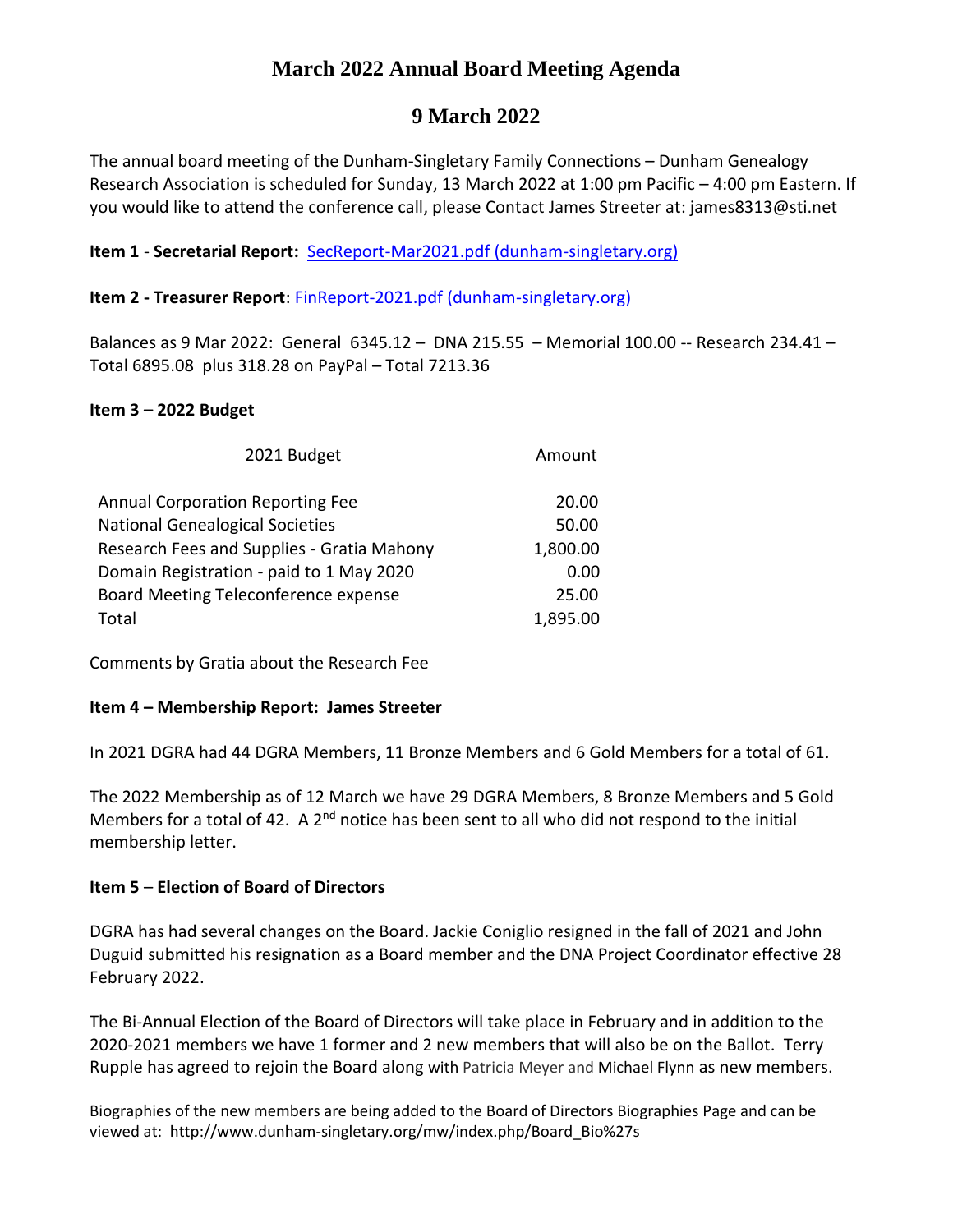Election Results: I sent ballots to the 61 active members of 2021 and received 25 ballots back. A review of the returned ballots indicated that all were in favor of all the candidates.

# **Item 6 - DNA Project Report: John Duguid**

Following is a breakdown of the members of the Family Tree Dunham-Singletary Y-DNA group. There are 180 people in the group of which 129 have had their Y-DNA tested. This means there are 180 - 129 = 51 others (women and untested men) in the group.

Haplogroup I-M253 - Deacon John = 43 members • Haplogroup I-M253 - not named Dunham = 13 • Haplogroup I-M223 - Dunham = 26 • Haplogroup I-M223 - Singletary = 6 • Haplogroup I-M223 - not named Dunham/Singletary =  $1 \cdot$ Haplogroup R-M269 - Dunhams = 13 • Haplogroup R-M269 - non Dunhams = 15 • Haplogroup G-M201 - Dunhams = 3 • Haplogroups various - Dunhams = 3 • Haplogroups various - non-Dunham or Singletary =  $6 \cdot$ TOTAL= 129

Note: Names similar to Dunham (e.g., Denham) are counted as Dunhams.

Suggestion from John: Now that there is some money built up in the research fund might it be an idea to say something on the website along the lines of "If you become a member of our genealogy research group, we may be able to assist in paying for a DNA test with Family Tree. Please contact the DNA Coordinator for further information." It's a question of whether the Board wants to spend the funds that way, and what percentage they would want to kick in. I don't think we would be overwhelmed with responses. If we were, we could just remove the sentence from the website.

# **Item 7 - New DNA Coordinator – Position Description**

The DNA Project Coordinator answers enquiries from people who have accessed our website and who have questions about DNA and how it relates their Dunham ancestry. The coordinator needs to have basic DNA knowledge; Y-chromosome (Y-DNA), mitochondrial DNA (mtDNA), and autosomal DNA. Because the Family Tree website looks complicated, the coordinator should be able to explain with simple and specific directions how an inquirer can reach their objective on the site. Familiarity with the Family Tree website and the Dunham Project database is important. Being able to navigate around the website and extract the information required for answering enquiries and compiling the annual report is necessary. The site itself has considerable DNA information and help. Paul Dunham, the first DNA coordinator set up five categories of men in the project; Deacon John, Singletary, etc. The coordinator must look at the result of a new member's DNA test and code him into the group to which he belongs.

The DNA coordinator must work with the treasurer to facilitate payment for DNA tests organized by our group.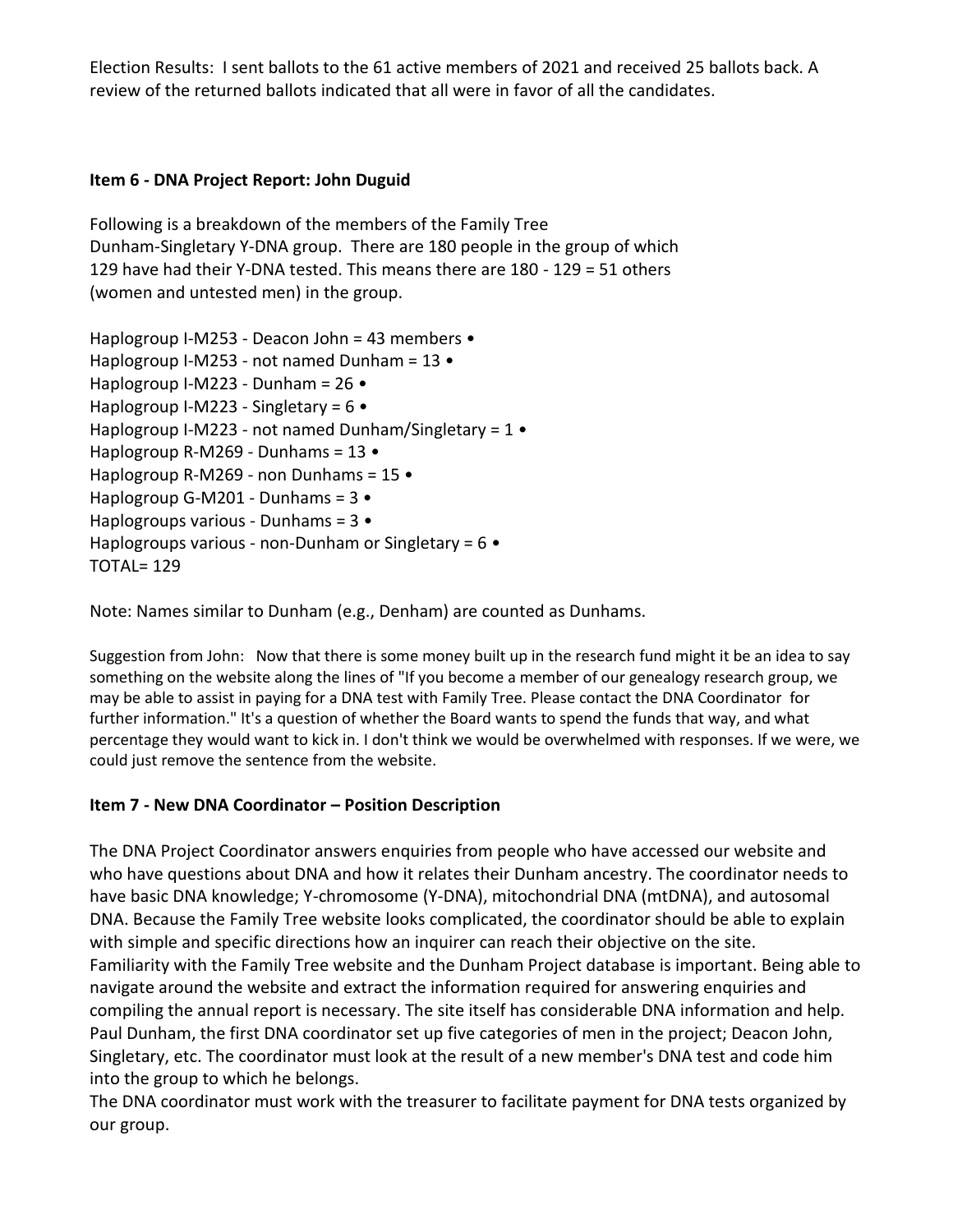We also may receive enquiries from other projects who believe we may have information that could assist them with their DNA research.

By no means is this a fulltime job. Months can pass between enquiries.

# By John D. Duguid

Jeff Dunham has volunteered to take over the position of DNA Coordinator.

# **Item 8 - Dunham's in America – Report from the Newsletter Editor/Historian - Gratia Mahony**

After a slow start to 2021 (and recovery from Covid, plus two hospital stays due to a blood clot) I began a systematic study of Plymouth Colony, Massachusetts during the settlement period. My goal was to locate the John Dunham home site and to follow on with finding the locations of the homes of all John Dunham's children. I did this through the study of Plymouth Colony Records and Records of the Town of Plymouth. This produced an article for the April 2021 newsletter showing the location of the John Dunham home site. (In June of 2021 I went to Plymouth with my daughter and saw the area where John Dunham lived and farmed.)

On that summer trip I also visited the Jonathan Dunham house in Woodbridge, NJ where warden David Wilson gave me a tour of the house and Trinity Church. Another article in the July 2021 issue was submitted by James George Dunham who has been very helpful in detailing how to use ThruLinestm, a recent genealogy tool of Ancestry.com.

The October 2021 newsletter contained an article on the research that Pat Meyer and I did to try to find her ancestor Hannah Dunham of Canaan, CT and Genesee Co. NY. This research produced a second article about Gideon Dunham and his involvement in Shays' Rebellion. Another article from James George Dunham provided additional proof to the genealogy research showing DNA evidence that Thomas<sup>2</sup> Dunham (of Hebron CT) was a son of Deacon John Dunham.

In my final newsletter as editor, I published the results of 20+ years of research on the search for Van Rensselaer Dunham, and a second article about Dunham's Basin in Kingsbury, New York.

In addition, as historian for DGRA, I answered numerous queries from Dunham's searching for their Dunham lines. Some queries were easily answered from the data already in my files, and several others necessitated deeper research to find the connections and the answers.

I have enjoyed serving as newsletter editor for the past 14 years, and I will still submit articles for publication, but I look forward to the future issues that Joann Dunham will produce.

Gratia Dunham Mahony, Newsletter Editor/Historian - 31 January, 2022

The Newsletter Staff could use any Article from the Membership on Dunham Landmarks, Locations and anything else connected to the different spellings of Dunham. We are also looking to add a new collection of Photo's of members of Dunham individuals and Families. We would like to hear from any member who has made arrangement on how they plan to protect their Family History Research and the Books and Records that they have collected when they are no longer able to continue their research. We also would like to hear from anyone who has make updates to their Dunham lines that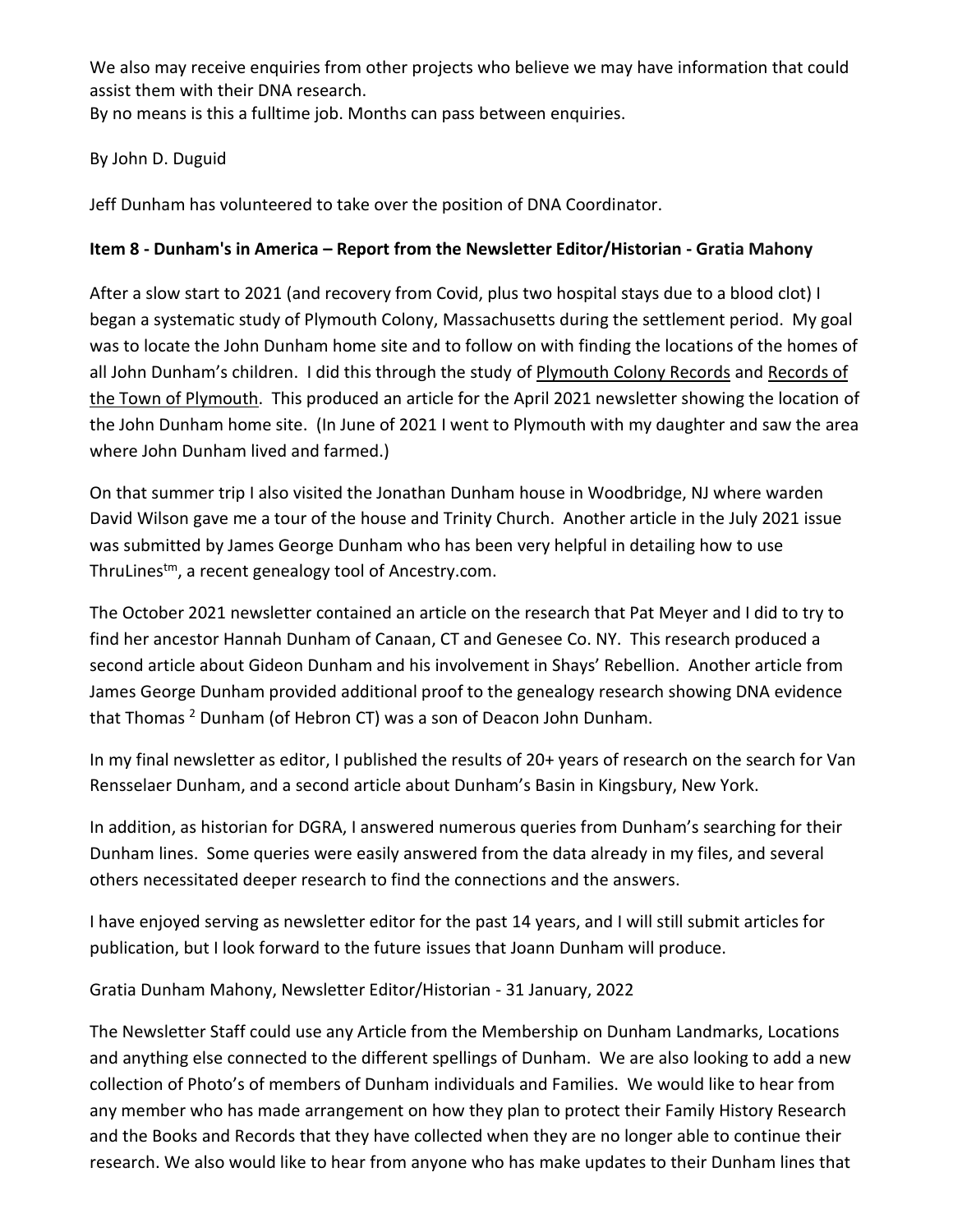may not be in the DGRA/DSFC Dunhams in America Collections. We plan to begin to add the 5<sup>th</sup> Generation Descendants with their children (6<sup>th</sup> generation) to the Dunhams in America Collection and can add additional descent lines from the  $5<sup>th</sup>$  Generation pages at this time.

## **Item 9** - **Website Status – DGRA / DS-FC**

Domain Registration is Current and paid to May 2024

The Newsletter indexes have been updated to the Jan 2022 issue.

## **Item 10 – Facebook Update:**

2020 Report: There were about 125 people on the Dunham/Singletary Family Connections / Dunham Genealogy Research Association Facebook page. It appeared that some are DGRA members.

2021 Report: by Trudy Dunham

The Dunham Genealogy Research [Association](https://www.facebook.com/groups/550652078445733/) / DSFC has 2 FaceBook sites:

Agenda Items/mentions:

•Trudy changed the names on the FB page & group to Dunham Genealogy Research Association on 3/7/22.

•Do we publicly abbreviate Dunham Genealogy Research [Association](https://www.facebook.com/groups/550652078445733/) as DGRA? We can change the "about" statement to reflect this. Limited # of characters so we need to delete something to add anything.

•Can we create an email address to list on the site for inquiries about family history? Trudy currently does a cut & paste to forward to Gratia, who responds to Trudy and Trudy posts to FB. It would be nice to have an email address that automatically forwards to a couple people so responses are not lost or delayed, and our Historian can communicate directly with the person asking if this is desirable. •Do we want to update the map with another image, add our logo to the FB Group?

FB page: <https://www.facebook.com/Dunham-Singletary-Family-Connections-151134759503>

210 people like this, 214 people follow this

Contact info listed: [http://www.dunham-singletary.org/mw/index.php/Main\\_Page](http://www.dunham-singletary.org/mw/index.php/Main_Page?fbclid=IwAR0GC6SFDRcQ7RA3EkiiK2zX79c3Vpp-toAhL5iVgSJBxKMPYyLlWkYgncw)

About statement: DSFC is interested in the Dunham family, including Donham, Dunham, Dunnam and Singletary & their descendants. We publish 4 newsletters/yr; membership is \$25/yr. We welcome your interest, and hope you will share your stories and questions with us.

Posted Bd meeting announcement Feb 2 2022, 58 people saw it

### FB Public Group: <https://www.facebook.com/groups/550652078445733>

Members: 134

About Statement: DSFC is interested in the Dunham family, including Donham, Dunham, Dunnam and Singletary & their descendants. We publish 4 newsletters/yr; membership is \$25/yr. We welcome your interest, and hope you will share your stories and questions with us.

Post from March 2021: The Dunham/Singletary Family Connections / Dunham Genealogy Research Association can help answer questions about your family history through our Family History Research and DNA Project. You may want to visit and bookmark our Website at: [www.dunham-singletary.org](http://www.dunham-singletary.org/?fbclid=IwAR1F7av-zNOgkvmAV6X3Lxy1E2eLQVqPk2Exwco9af38wffjvChObCKQpVI). Our organization and research is supported by donations from its members. We invite you to join. Membership information can be found on our website at[: http://www.dunham-singletary.org/mw/index.php/Membership](https://l.facebook.com/l.php?u=http%3A%2F%2Fwww.dunham-singletary.org%2Fmw%2Findex.php%2FMembership%3Ffbclid%3DIwAR0iCV_YhIf-D760uCRaKveMuQZ4Awgp0wCgpSBsayo5aoK-cVdXvxoQbNM&h=AT0w4EDVbRZ--iTkrO7ICmcU2rkWFwIKJOZPWxgzpfH9hPdy_pYlBa8bgWGg-sioR09VGylYY5ROTMeQ2PNXnC0LDRh7FOlccn5zrZAI7PyIfGY7tFfGlKEpwCycZL2W1A&__tn__=-UK-R&c%5b0%5d=AT1qAkYTeVk_5rShP4ak1jUcvpNNfQrMXgKz2P5nNN5QW4IeU4IwnhP-54Xm2Lbt73gkCPHD_vAzTAqAQeOsiExycxPPUaWKt8ac1vc1NAM8O_qvyqE6k2EP9VxYQG1abQnwSYPqWZ4aIL2kMmLm9TEIURLHJHghGZFv-Hy3jhlakufRJnOLgoZv-A4cwNaJXqs2tBFMbSphuyfaQH4) The Family History